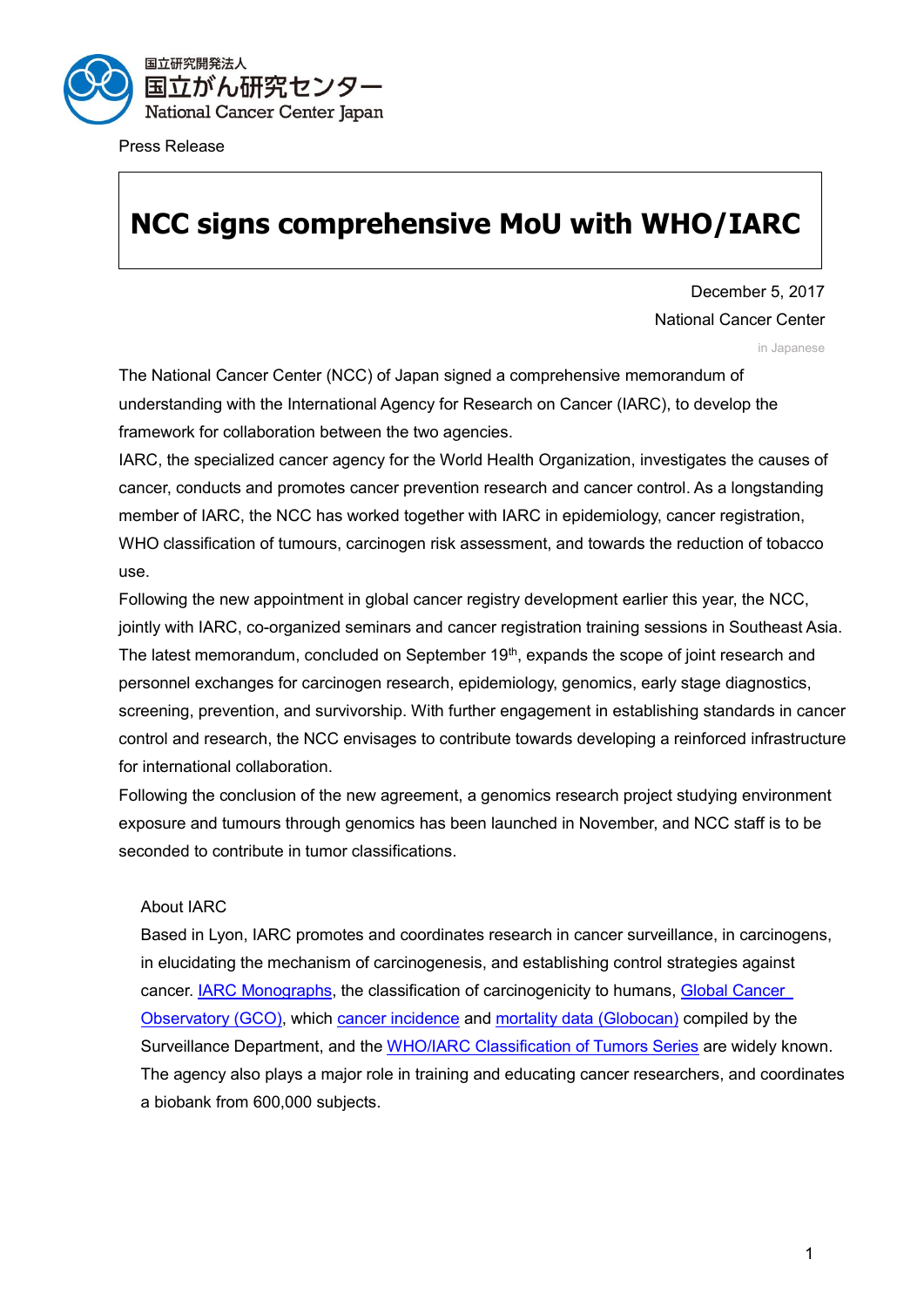**Outlook**

- **contribution in revising pathological classifications of tumours**
- **synergy effect on research**
- **expanded exposure to international research projects**
- **engagement reinforced, in establishing cancer control international standards, furthering partnerships**

## **[WHO/IARC establishes NCC as GICR Collaborating Centre](https://www.ncc.go.jp/en/information/press_release/20170530/index.html)**

May 30**,** 2017



Dr Christopher Wild - IARC Director, with Dr Nakagama - NCC President, with the agreement designating NCC as the world's first collaborating centre for global cancer registry development, Lyon, May 2017



from far right Drs Brennan and Cree of IARC on tour at the NCC Pathology and Clinical Laboratories, October 2017